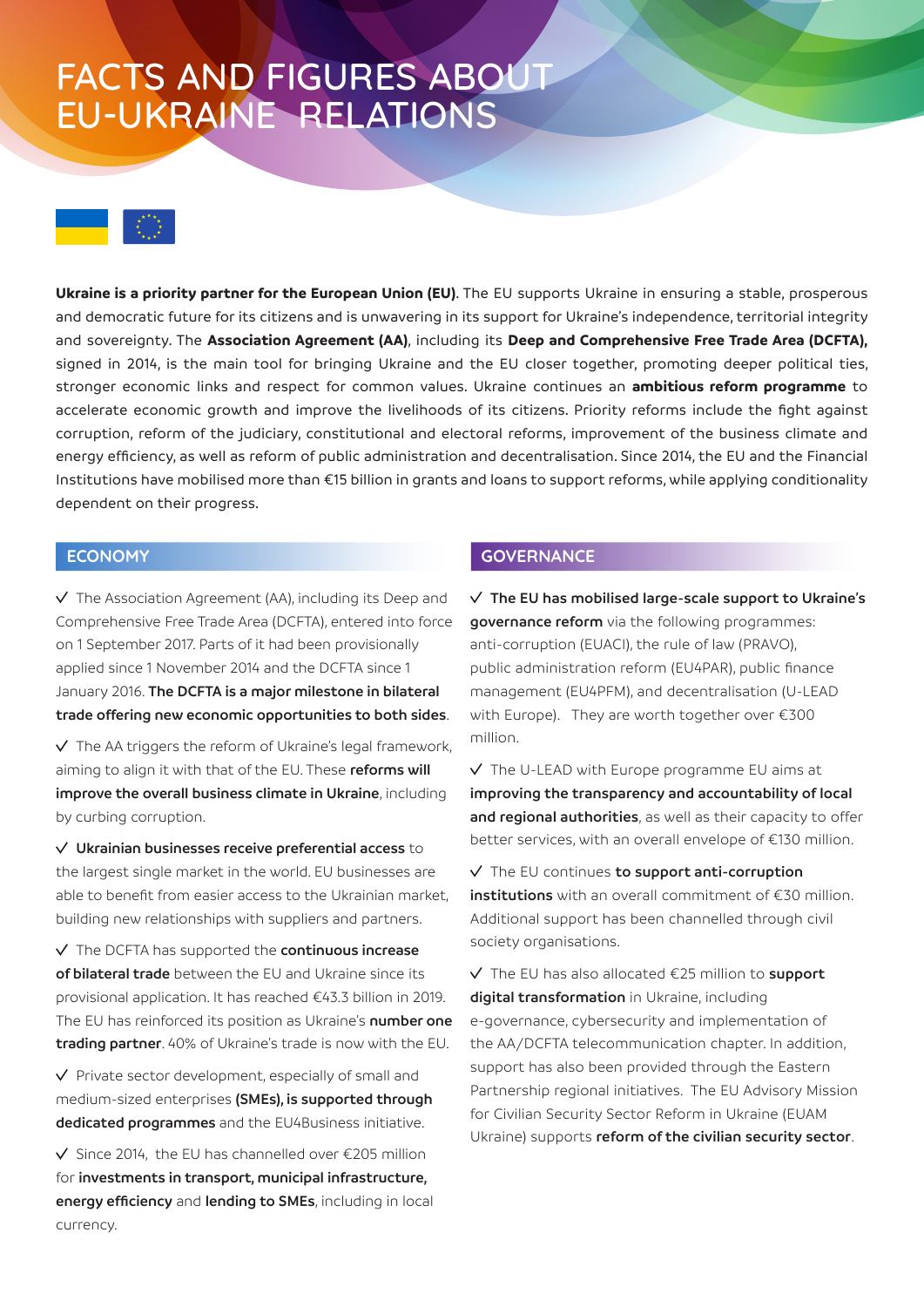### **SOCIETY**

**Visa-free travel for Ukrainian citizens** with biometric passports entered into force in June 2017.

 $\sqrt{ }$  The third report under the visa suspension mechanism published on 10 July this year stated that Ukraine continued to fulfil the **visa liberalisation benchmarks**. The report made several recommendations, including the need to ensure the sustainability of results, in particular as regards the fight against corruption and organised crime and to take immediate actions to address irregular migration.

 $\vee$  Ukraine is one of the largest beneficiaries of the Erasmus+ programme in the Eastern Partnership region, with more than 9,000 Ukrainian and nearly 4,000 European **students and academic staff benefitting from Erasmus** academic exchange opportunities.

Professional, cultural and **youth exchanges, artistic cooperation** and Ukraine's participation in EU programmes are supported through the "House of Europe" programme (€18 million). The EU is also providing €53 million to support **the modernisation of the vocational education and training system and secondary education**, as well as displaced universities in eastern Ukraine. In addition, the EU is providing €2 million for enhancing the instruction of the Ukrainian language as a second language among national minorities.

 $\checkmark$  Since 2014, the EU has committed approximately  $\epsilon$ 80 million in targeted **support to Ukraine's civil society**.

Ukraine participates in the **Horizon 2020** Programme, the Euratom Research and Training programme and the Creative Europe Programme and has signed the Copernicus Cooperation Arrangement. To date, Ukrainian Horizon 2020 beneficiaries have received grants amounting to a total of €36.11 million.

### **ENVIRONMENT AND CONNECTIVITY**

**Security of energy supply** is a key area, which the EU continues to support. In 2019, the European Commission facilitated the conclusion of the new agreement on **gas transit framework** through Ukraine. The agreement, signed for a period of five years, will ensure stability of supply and transit.

The EU contributes substantially to the **Ukrainian Energy Efficiency Fund** (€ 104 million) and supports raising public awareness for energy efficiency investments.

Through bilateral and regional co-operation instruments, the EU continues to support gas and electricity market reform. In 2016, it supported the establishment of an **independent energy regulatory authority** and later the adoption of new legislation in the areas of gas, electricity and renewable energy.

With a view to Ukraine's **progressive integration with the EU energy market**, the EU and Ukraine have updated the energy annex of the AA.

 $\vee$  In close cooperation with partners and financial institutions, the EU contributes to the **modernisation of Ukraine's gas transport system and electricity network**.

 $\sqrt{ }$  The EU is the largest financial supporter to the new **Safe Confinement of the Chornobyl nuclear power plant**.

The EU supports an ambitious **transport agenda**, contributing to the implementation of the AA/DCFTA and aiming to achieve an efficient, safe and sustainable transport system.

In order to **improve transport and logistics** in the EaP region, the EU is implementing the Indicative Trans-European Transport Network (TEN-T) Investment Action Plan. It is used to guide future investments with a view to complete the extended core TEN-T network by 2030, as well as to promote the **digitalisation and the decarbonisation of transport**.

 $\sqrt{ }$  The EU is improving road safety through a range of actions including establishment of a Regional Eastern Partnership **Road Safety Observator**y, development and implementation of a national road safety strategy, improvement of infrastructure inside and outside cities, and development of intelligent transport systems.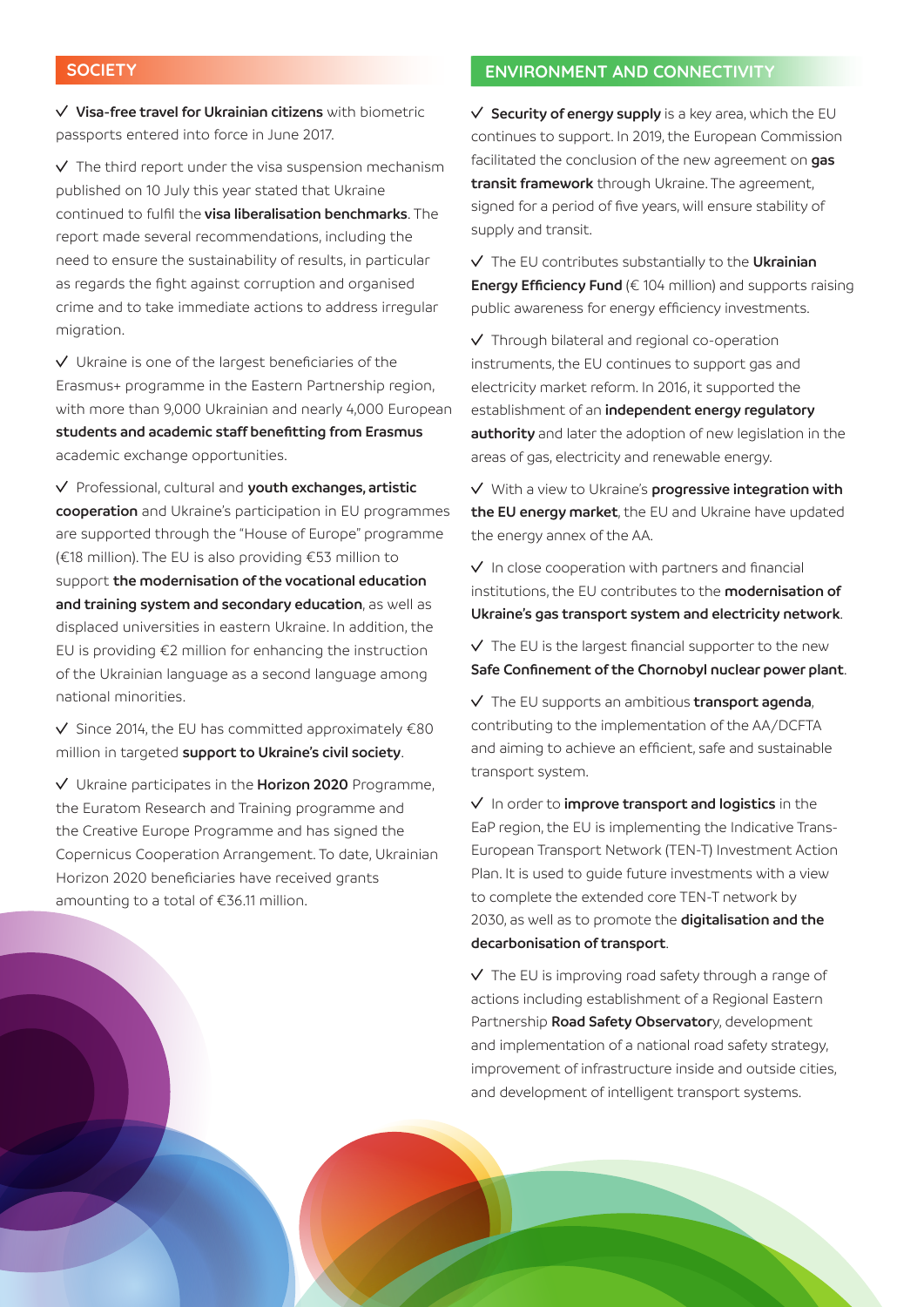## THE EU STANDS BY UKRAINE DURING THE COVID-19 PANDEMIC

The EU reacted fast and responded to the urgent needs of countries in the Eastern Partnership during the COVID-19 pandemic. As part of Team Europe, the EU has mobilised an ambitious support package totalling over **€980 million** to help tackle immediate needs, support the health sector and facilitate the social and economic recovery of the six countries.

As part of this, the EU is mobilising a tailor-made COVID-19 response package worth **€190 million**, using a mix of existing and new funds:

• **Enhancing the Emergency Response** – In cooperation with the WHO and other UN agencies, the EU supplies medical devices, testing kits, masks, goggles, safety suits, gowns and other equipment, and offers training of medical and laboratory staff.

• **Strengthening the Health Sector** – Together with the European Centre for Disease Prevention and Control, the EU helps Ukraine to receive support on assessment, capacity building, training and upgrade to health systems and public epidemiological systems.

#### **SUPPORTING SOCIAL AND ECONOMIC RECOVERY:**

• **The EU is offering** emergency grants to vulnerable citizens and the elderly.

• Promotion and grants for creativity online under House of Europe are helping **fight against COVID-19 disinformation**.

• **The EU is also supporting SMEs and small farms,** enabling them to access grants, loans and business advice through the **[EU4Business](http://EU4Business)** initiative.

• Particular efforts are underway to strengthen the **resilience of southern and eastern Ukraine**, affected by the conflict and destabilisation, and now also by the pandemic. Furthermore, the EU provides humanitarian support on both sides of the line of contact, including essential medical goods, protective equipment, awareness raising and increased food assistance.

• In addition, Ukraine will have access to €1.2 billion of new emergency EU **Macro-Financial Assistance** loans on highly favourable terms to cover immediate, urgent financing needs.

# IN FOCUS:

examples of what has already been delivered

Medical equipment supplied together with the WHO to hospitals and frontline workers, e.g.:

**100 sets of Personal Protective Equipment** for ambulance teams

**100 plastic defensive faceshields for medical staff** in Donetsk and Luhansk oblasts.

## **10,000**

**surgical masks 2,550 FFP2 respirators 6,000 pairs of gloves more than 100 litres of sanitizer 386 protective visors 45 contactless thermometers** for the State Border Guard Service and State Migration Service

via the IOM.

More than

## **100**

**oxygen concentrators**, enabling over 44 frontline hospitals to help patients recover from severe cases of COVID-19.

Instant Protection Kits for

### **936**

**rural amalgamated** and **small-town hromadas** by the U-LEAD project. Information events reaching over

**2,411 leaders and specialists** on local level.

> Help for **small businesses** in eastern Ukraine to **move online**.

Delivery of food and medicine for over

**300 vulnerable families** in Rivne and Kharkiv.

#### Over

### **4,000**

food deliveries for elderly persons in need in Kyiv, Lviv and Dnipro.

Moreover, the EU has invited Ukraine to join as an observer the **EU Health Security Committee**, where the coordination of measures and the sharing of best practice and information on serious cross-border health threats are ensured, pursuant to EU legislation in this field. Ukraine was also granted access to the **Early Warning and Response System**, established under the same legislation, where threats and public health measures are notified. These decisions reflect the status of Ukraine as a priority partner for the EU and are a strong signal of close cooperation in the fight against COVID-19.

By virtue of its Association to Horizon 2020, Ukraine also participates in the European Reasearch Area vs Corona Action Plan and has accessed the different waves of H2020 calls related to COVID-19 covering a large spectrum of sectors, from medical research to societal consequences of the pandemic.